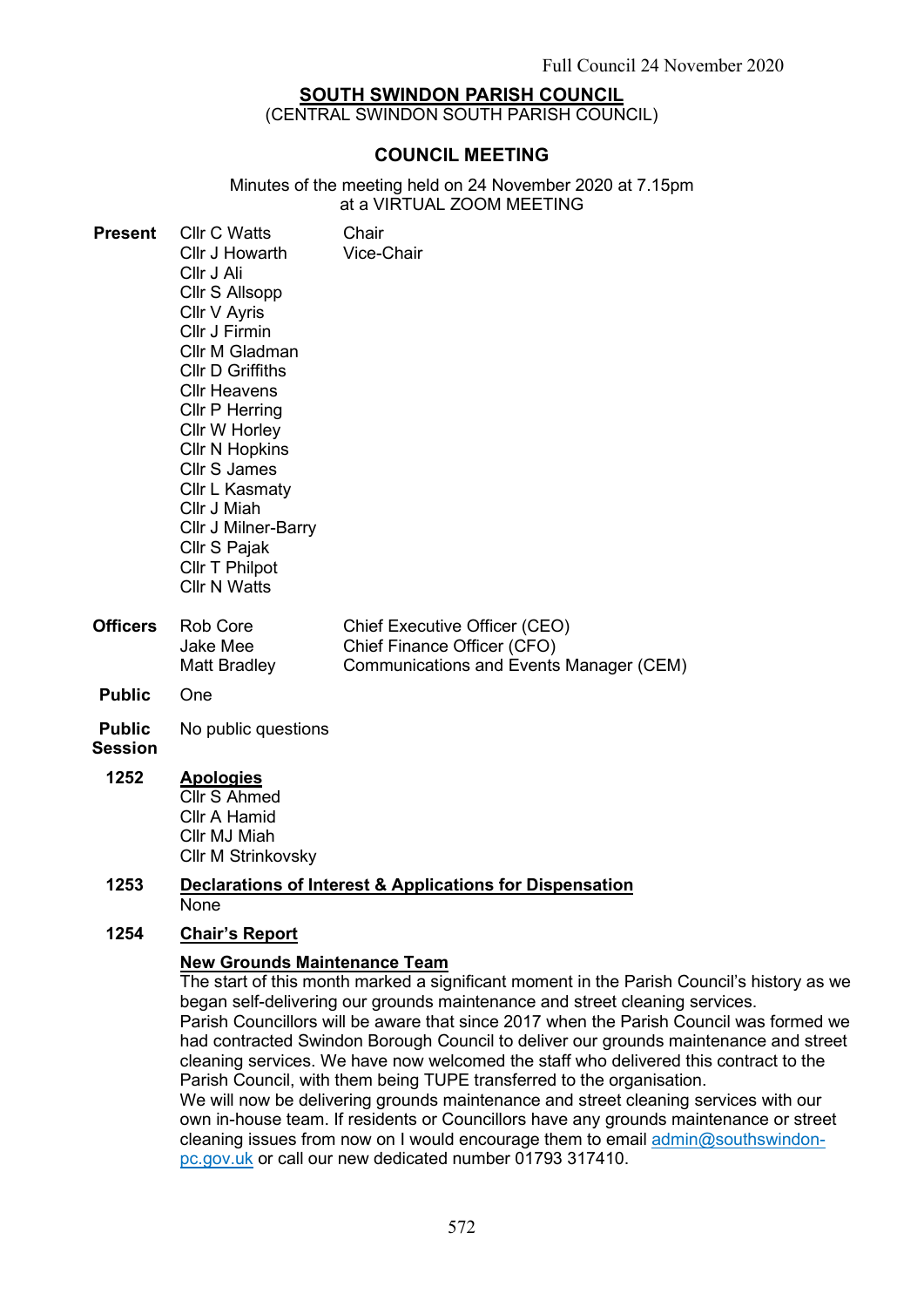### Second Lockdown Restrictions

November also saw us enter a second Lockdown with the government, after many weeks of dithering and delay, agreeing to impose lockdown restrictions to prevent the spread of Covid 19. Unlike in the first Lockdown when Swindon Council decided to unilaterally stop all grounds maintenance services for four weeks, under South Swindon Parish Council management grounds maintenance and street cleaning services have been unaffected during the second lockdown. While Parish Officers have taken extra precautions to prevent the spread of the virus at work.

The only service changes the Parish Council have had to make is to return to a Click and Collect service at Old Town Library and to close outdoor gym equipment at Quarry Road and Cambria Bridge Play Areas.

### East Wichel Play Area Refurbishment

Unlike in the first lockdown Play Areas have been able to remain open this month. This has been good news for East Wichel residents with the Parish Council's Play Area refurbishment recently completed in that community. This is the third play refurbishment the Parish Council has delivered since March and the twelfth we have delivered since we were established in May 2017. The number of Play Area refurbishments by this Parish Council is unrivalled in Swindon and we regularly get feedback from residents of other Parish areas saying they wish they had as good a quality play areas as we have in this Parish. It is something all Parish Councillors can be proud of.

#### Town Gardens Gates

After delays due to Covid 19 the Quarry Road gates have now been installed! The gates will remain covered until the ground works are completed this week but residents do not have long to wait until this project has reached its conclusion.

Parish Councillors will be aware that this project is the first heritage-based project the Parish Council has embarked on and given the lack of heritage projects in Swindon; I think this will be hugely welcomed by our parishioners. I am sure we all look forward to seeing the finished product very soon.

### Arts in the Park

Later in this meeting we will be discussing a proposal to present photography exhibitions in our Parish parks. The idea of presenting artwork in the parks has been something the Parish Council has led on with posters of our wartime heroes in our parks starting in 2018 at the centenary of the end of World War One. We have continued presenting posters of our wartime heroes, the most recent time being during the Remembrance Sunday and Armistice Day period earlier this month and we continue to receive positive feedback from residents.

The other Arts in the park project this month that has engaged our younger parishioners has been the Story Trail project by Old Town Library in the Town Gardens. The time our librarian has spent in this project and the library's new virtual Story Time is thanks to the Parish Council funding 10 additional hours at the library. We look forward to seeing more Story Trails in our parks over the coming months, with the next one set to be Christmas themed in December.

### Spring Planting in Parish Parks

Over the last few months our gardeners at Town Gardens and Queens Park have been busy with Spring planting. The most recent work being done was at the Town Gardens Rose Garden where our gardeners have replaced the roses and soil after 20 years. Last week the whole Rose Garden was closed off to support this work however residents should find only half of the Rose Garden closed off this week.

I would like to thank our gardeners in Town Gardens and Queens Park who do a brilliant job keeping our parks so lovely.

This year we have also been fortunate to get the support of the Swindon Thamesdown Rotary Club with Spring planting in GWR Park. The Rotary Club planted crocuses at the Faringdon Road and Church Place entrances to the park to mark World Polio Day, after the Rotary community reached an important milestone in their aim to end global povertywith Africa being deemed Polio-free by the World Health Organisation.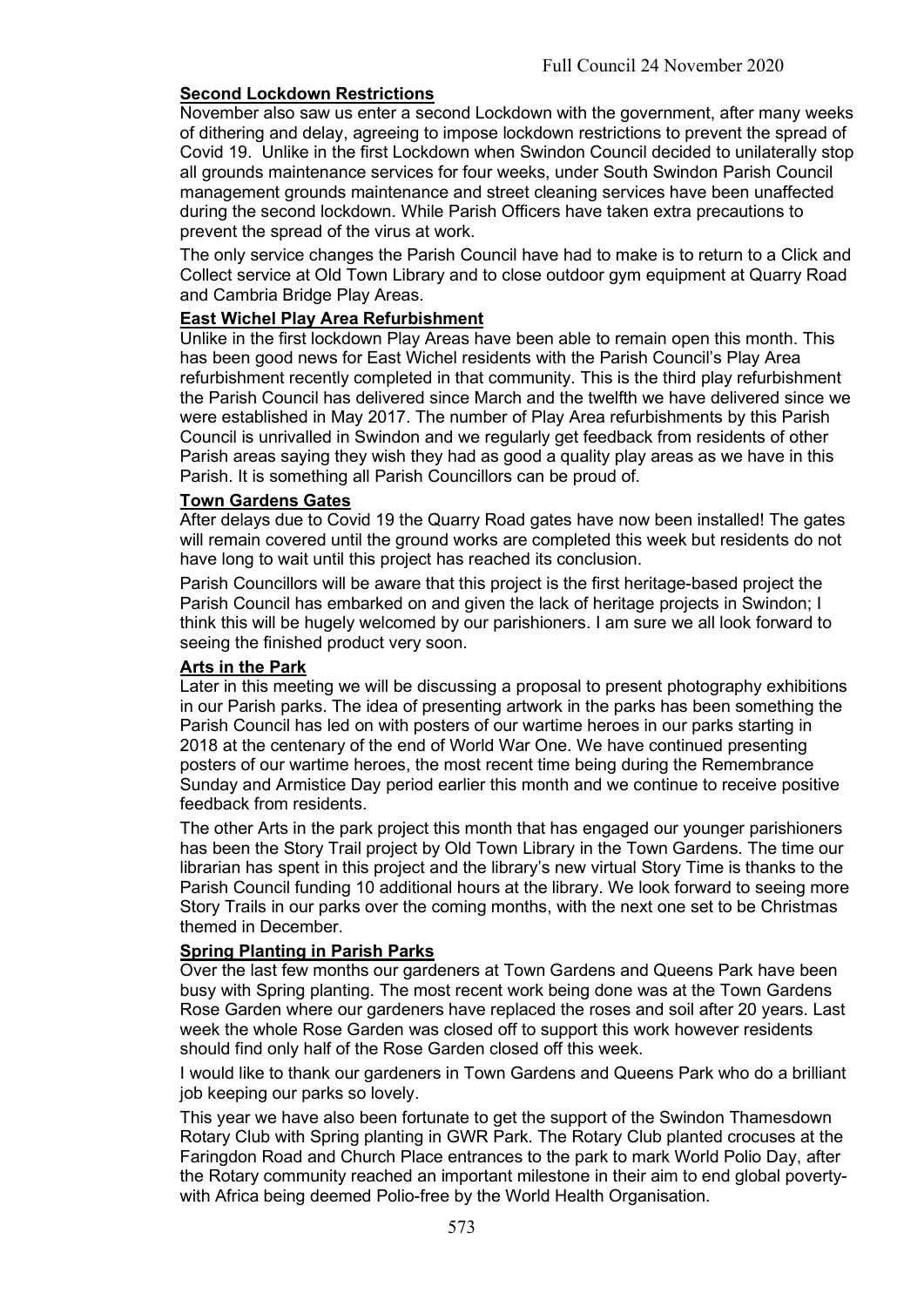We thank the Swindon Thamesdown Rotary Club for their voluntary efforts and congratulate them in their work to end Polio.

### Allotment Track Improvements

When taking on the running of allotments inside our Parish, Parish Councillors took the decision to reduce the charge for allotment plots for our parishioners. As a consequence, allotment plot holders living inside the Parish have the cheapest allotment rate in Swindon.

On top of this the Parish Council has undertaken a rolling program of investment in our allotments. Part of that investment has included improving vehicular access in to and around our allotment sites. The first access track refurbishment has just been completed at Westcott Allotments. I understand the improvements made to Westcott Allotment track had been requested for 20 years and I am pleased the Parish Council has been able to deliver this. Three further allotment track improvements are expected to be completed within the next few months.

### Other Updates

The Cavendish Green Landscaping and Gardening project is now completed with new trees and plants planted last week.

Work on Shaftesbury Lake has started. We have cut back the brambles so the lake is more visible to Park South residents, an additional bin will be installed in due course and the Chair of our Bloom, Gardens & Wildlife Working Party will be working with the Friends of Shaftesbury Lake about appropriate wildflowers for the area.

We have provided grants to the Town Gardens Bowls Club and Swindon Town Women's Football Team to support them during Covid-19 because of financial losses. Both club's have thanked the Parish Council for their support.

Though no formal service was run by the Parish Council this year, we laid wreaths at all our park's memorials on Remembrance Sunday.

Our Old Town Parish Councillors have led a project to create a new wildlife meadow on the Evelyn Street embankment. They engaged more than 20 people from the local community to support these activities.

The Parish Council has received recognition from the Lord Lieutenant of Wiltshire and the Royal Horticultural Society for our efforts to support the local community and brighten up the Parish.

And I can report that the refurbishment of the PC Richard Webb Sundial has just been completed today by our in-house maintenance officers. Not only has the sundial been completed but the paving around the stone has now been improved.

### Concluding Remarks

In my Chair's reports it is becoming common place that I run through a multitude of Parish projects we have completed and the success stories for South Swindon we have delivered. With the Parish Council recently doubling in size with a dedicated grounds team, the impact this will have on the quality of service residents receive and number of projects the Parish Council can deliver will substantially improve. It is exciting times for the South Swindon Parish, and I would like to thank our Chief Executive Officer, Chief Finance Officer, and all other Parish Officers for their work in making us a successful Parish Council.

### 1255 Minutes of the Full Council Meeting - 25 August 2020

RESOLVED that the minutes of the Parish Council meeting held on 25 August 2020 with amendment that page 547 be left intentionally blank be approved as a correct record.

Cllr T Philpot left the meeting during this item.

### 1256 Minutes of the Leisure & Amenities Committee – 8 September 2020

RESOLVED that the minutes of the Planning and Environment Meeting held on 8 September 2020 be approved as a correct record.

Cllr J Ali and Cllr J Miah joined the meeting during this item.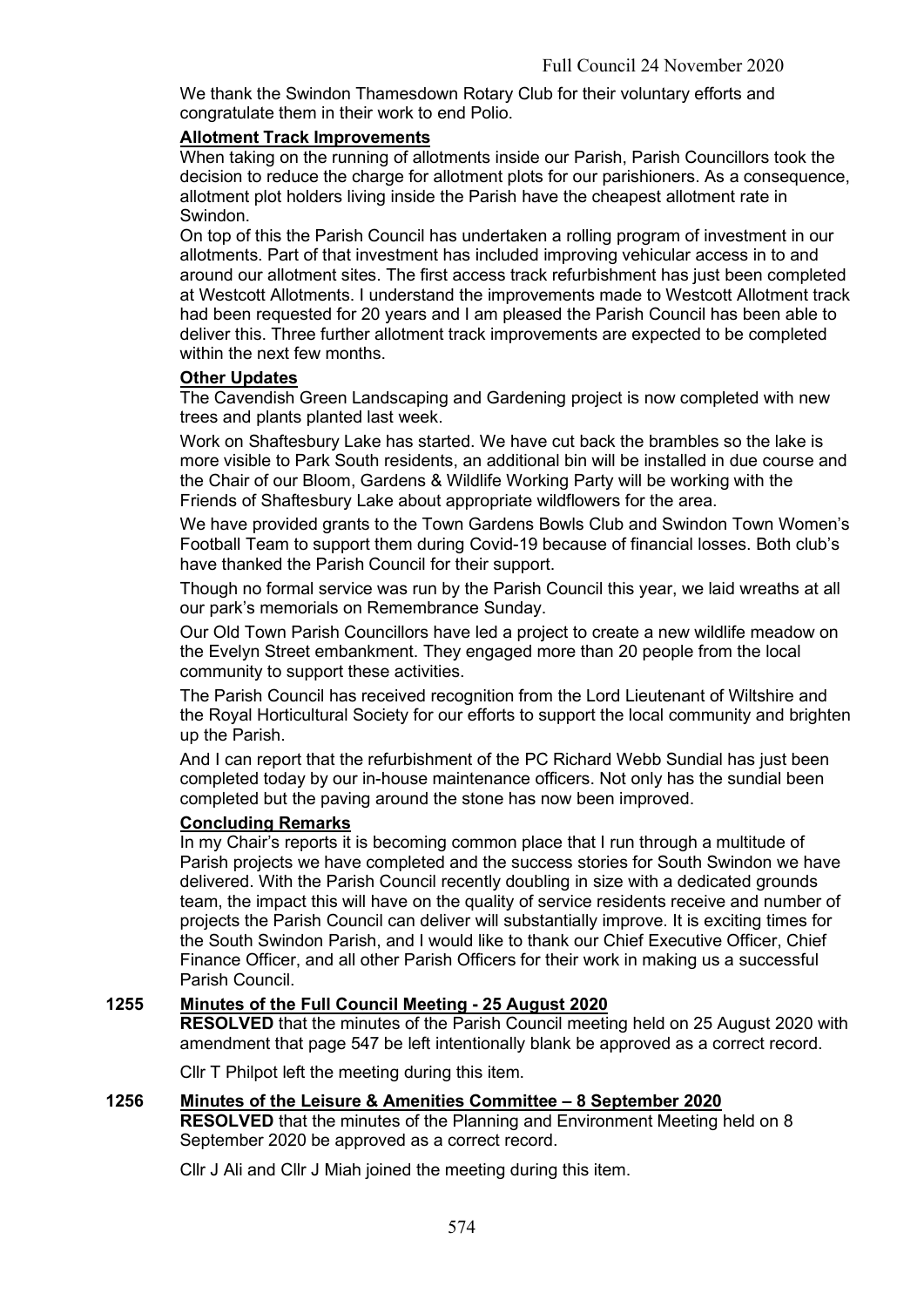- 1257 Minutes of the Planning & Environment Committee Extraordinary Meeting 15 September 2020 RESOLVED that the minutes of the Extraordinary Planning and Environment Meeting held on held on 15 September 2020 be approved as a correct record.
- 1258 Minutes of the Full Council Meeting 22 September 2020 RESOLVED that the minutes of the Parish Council meeting held on 22 September 2020 be approved as a correct record.
- 1259 Minutes of the Extraordinary Planning & Environment Committee Meeting 13 October 2020 RESOLVED that the minutes of the Planning and Environment Meeting held on held on

13 October 2020 be approved as a correct record.

- 1260 Minutes of the Finance & Staffing Committee Meeting 20 October 2020 RESOLVED that the minutes of the Finance and Staffing Meeting held on held on 20 October 2020 be approved as a correct record.
- 1261 Minutes of the Leisure & Amenities Committee 3 November 2020 RESOLVED that the minutes of the Leisure and Amenities Meeting held on 3 November 2020 be approved as a correct record.

### 1262 East Wichel Open Space

The CEO gave a verbal report regarding tree planting at East Wichel.

The CEO said that the play area at East Wichel had recently been refurbished and had gone well. The Projects Officer had been looking to alleviate the drainage on site and had re-cleared a ditch on the left-hand side of the site, when doing so he had to remove small sapling trees known as whips to improve further drainage. The Projects Officer had secured free of charge 400 mixed whips which will be planted on the left-hand side of the ditch next to the school fence and as they mature will further help with drainage. The ditch line will be followed and go across to the bottom of the site where a small pond had been created with reeds to also help drainage, the remaining whips will go behind the pond and curve round and provide habitat for wildlife at the back with no hazards to children and again helping with drainage. The saplings/whips are very small but are ideal for the area and could be added to at a later date.

Cllr T Philpot re-joined the meeting during this item.

## NOTED

## 1263 Allotments Working Party

The Chair of the Allotment Working Party submitted a report for consideration regarding Westcott Allotment site, a copy of which appears as Appendix A

The Chair said that the allotments had been a lifesaver for people during the lockdown allowing plot holders to grow sustainable food, lessened isolation and loneliness whilst also providing exercise, the result being that the parish had seen waiting lists increase.

The Chair said that fencing is required at Westcott due to deer accessing the site causing damage to allotments.

The Specification for galvanised palisade fence, quotes had been obtained from three suppliers to erect the fence as detailed below. Quotes include removal and disposal of the old fence and all metal work will be recycled.

| Quote 1 | Quote 2 | Quote 3 |
|---------|---------|---------|
| £12,587 | £14,196 | £10,545 |

## Recommendations

3.1 That Quote 3 for £10,545 as detailed in 2.3 of the report be accepted if the same standard is to be maintained.

These works to be funded from the CIL receipts held (£103,162 at the date of the report).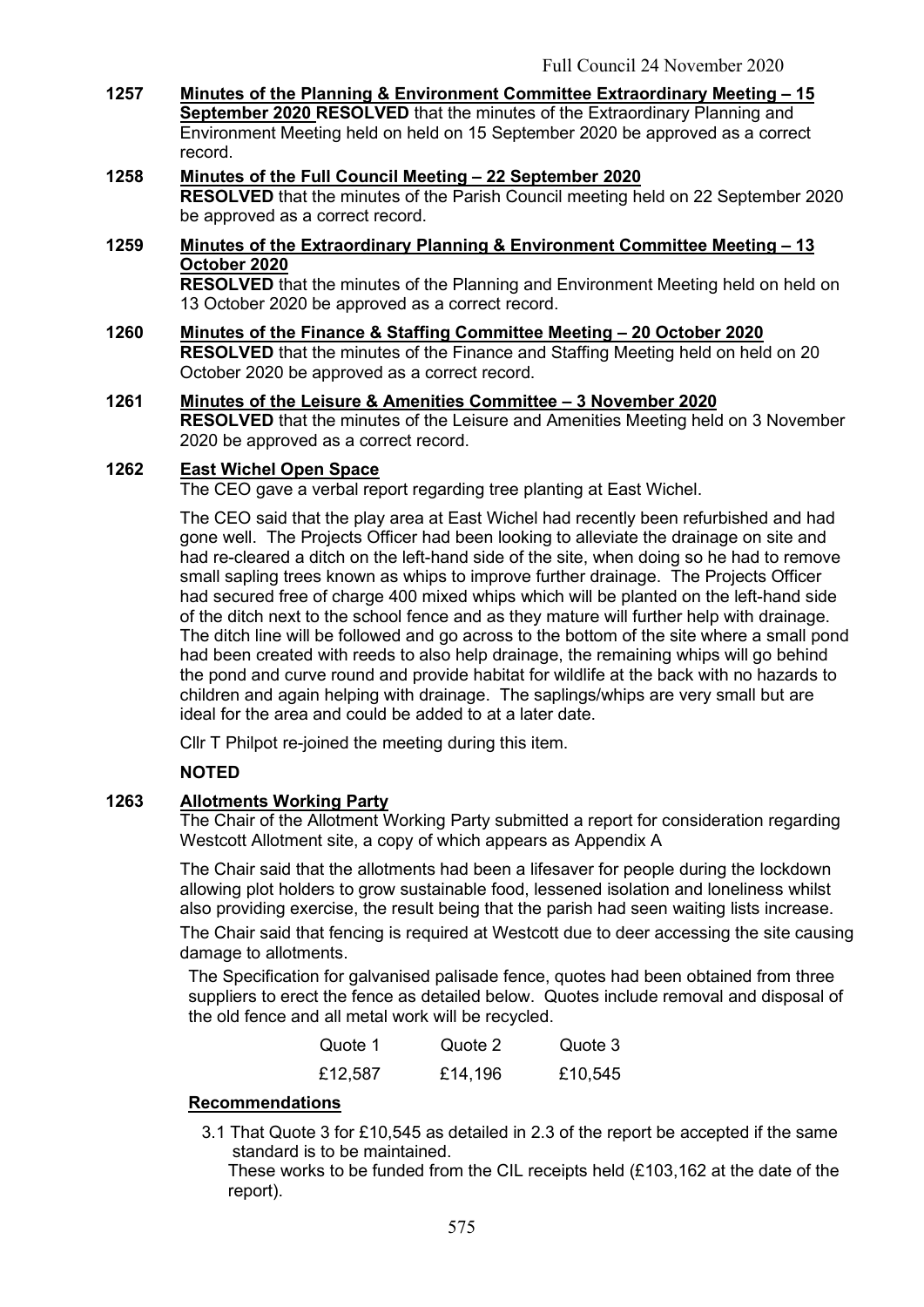3.2 A lower specification chain link fence could be installed at lower cost however, this would not be in keeping with the remaining boundary fences and would have a much shorter life span.

RESOLVED that recommendation 3.1 funded by CIL earmarked reserve be approved.

#### 1264 Events Working Party

The Chair of the Events Working Party submitted a report regarding parish support of Arts in the Park project, a copy of which appears as Appendix B.

The Chair said that the Parish had been approached by a local photographer and music producer who had seen the recent World Wars image and artwork displayed in the Parish parks. The couple approached the Parish Council regarding the possibility of holding a series of five different themed documentary, photography exhibitions/displays followed by event days that include professionally facilitated community workshops and live performances by professional musicians to be held in the Parish Council's Parks.

The couple believe that they have the knowledge and contacts to organise such events and will be applying for Arts Council funding of up to £15,000 however part of the funding application will involve them being asked what the Parish would provide. The Parish will be providing the use of their parks and facilities; however, the couple had asked if the Parish would cover the cost of display stands similar in size to the parish parks own notice boards.

The aim is to set up the exhibitions and a live event would follow on the Saturday together with the music event, after which the stands can be taken by the Parish to be used in other parks.

The proposal is based around initially hiring the stands, or if the stands could be re-used in the future at other parks, purchasing may be the best option. To proceed with the grant application the couple need the Parish support for the reasons stated

#### Recommendations

That the Parish Councillors agree the following:

- 3.1. Support the Arts in the Park project in Parish Council parks from May until September in 2021.
- 3.2 Pending a successful Arts Council England funding application bid by the event organisers and greater certainty that this event will take place, support covering the cost of the 15 weatherproof frames for the event, the notional event booking charge and the cost of transporting and installing the frames through the Parish Council's in-house team.
- 3.3 Subject to Parish Council support of Point 3.2, agree to the purchasing of 15 weatherproof frames to be used for this and future events.

RESOLVED that recommendations 3.1, 3.2 and 3.3 as amended be approved.

| 3.1 | For 16 | Against 0 | Abstain 3 |
|-----|--------|-----------|-----------|
| 3.2 | For 16 | Against 0 | Abstain 3 |
| 3.3 | For 16 | Against 0 | Abstain 3 |

### 1265 GWR Working Party

The CFO said that the Chair of the GWR Working Party had given his apologies and there were no updates to be presented.

### 1266 In Bloom, Gardens and Wildlife Working Party

The Chair of the In Bloom, Gardens and Wildlife Working Party said that the Working Party had looked at rolling out the In-bloom idea throughout the South Swindon Parish and potentially calling it Pride in the Parish, and to encourage people to do things with their front gardens and possibly choose a street where people can be encouraged to enter a competition of best display in their front garden. The objective is to raise the profile of the Britain in Bloom idea so that it could be rolled out throughout the Parish and it is hoped that people will talk about what parts of their areas they would like to be